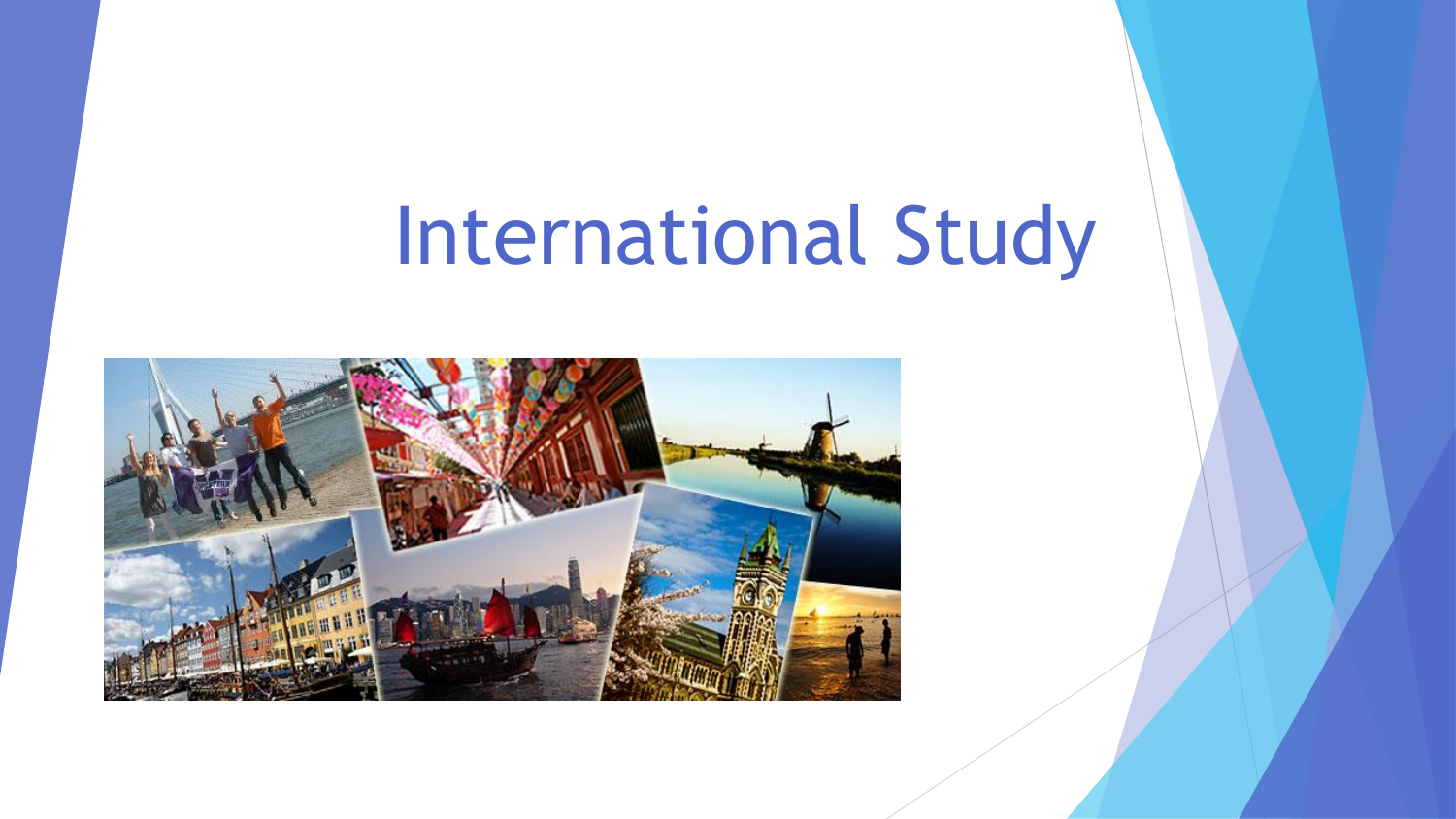## Exchange Program vs Study Abroad

### Exchange Program

### Study Abroad

- **Chose between studying at more than 137** different institutions in 39 countries that have an exchange program with Western
- Pay regular tuition to Western instead of paying international fees
- Receive guidance from International learning staff
- Receive assistance from partner universities
- **May apply directly to any university of** their choice anywhere in the world, unlike exchange students
- Need to obtain a Letter of Permission form. Apply through your Academic **Counsellor**
- Pay international fees to their host institution
- Western has entered into Study Abroad agreements with a few key partners in Spain, and International learning staff provide guidance and support for these particular Study Abroad Partners

Applicants may only take a maximum of 5.0 credits on a Letter of Permission or Exchange towards a Western degree.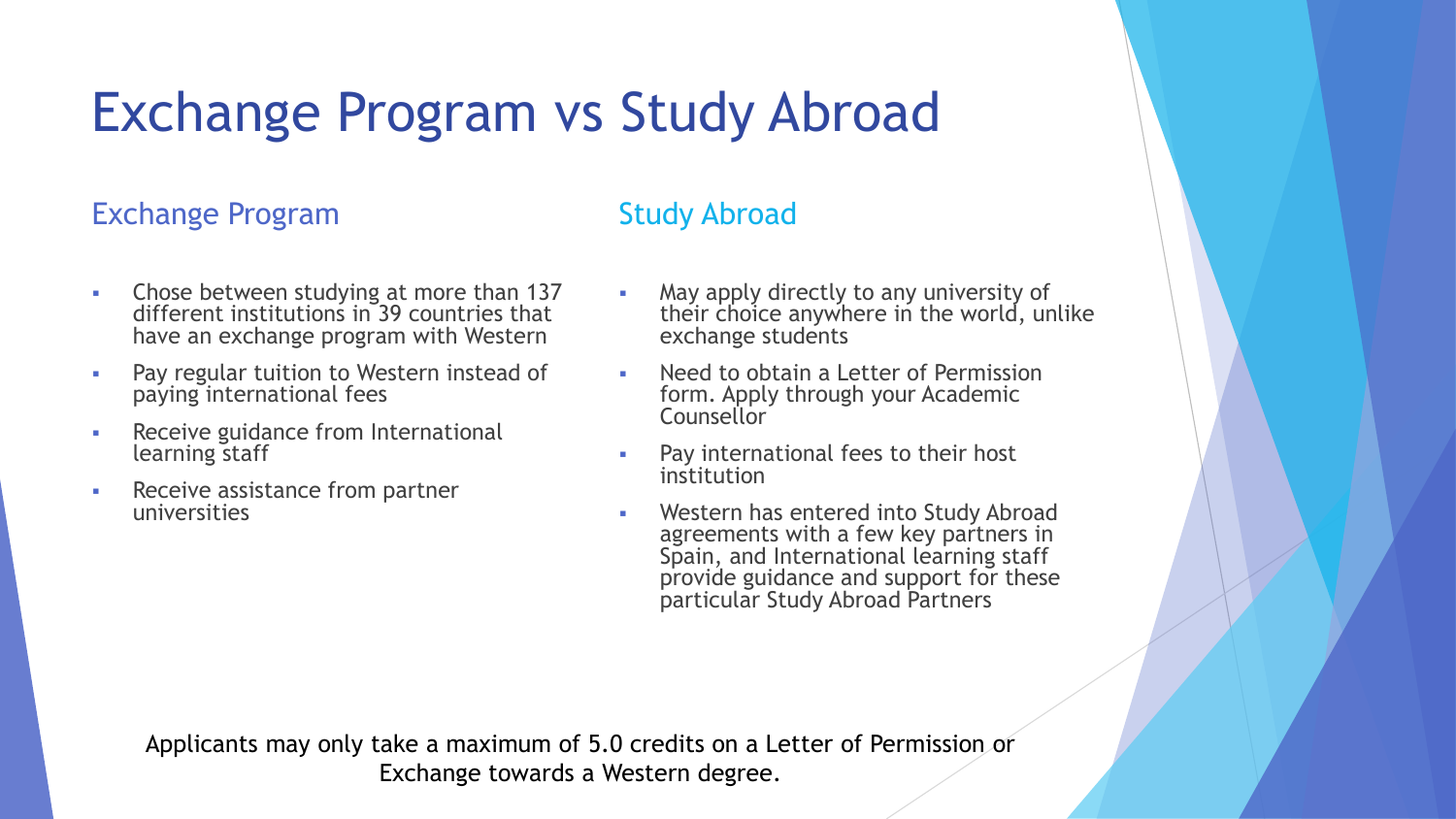# Exchange Program

Who is eligible to go on exchange?

- **Eligibility is based on your academic achievement**
- Applicants must have a 70% average and be in good academic standing
- Applicants are evaluated based on their application, letters of reference and transcript
- While on exchange students must be registered as full time students, paying full time tuition to Western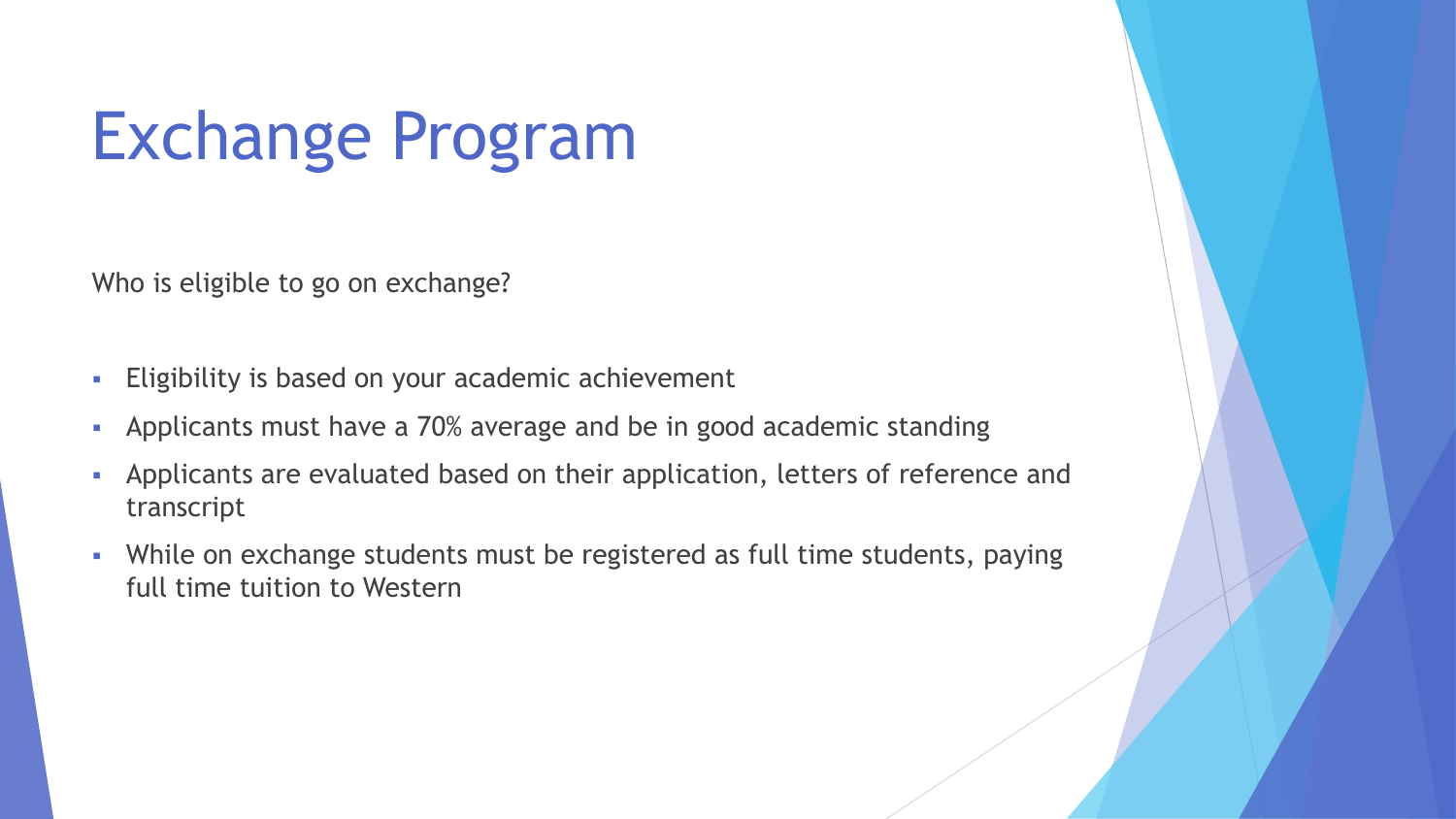# Exchange Program

Where can you go?

Our Partner Universities are listed in Atlas, Western's international experience [portal. Search opportunities by country, institution, language of instruction, an](https://uwo-horizons.symplicity.com/?mode=list)d more.

<https://uwo-horizons.symplicity.com/index.php?s=programs&au=&ck>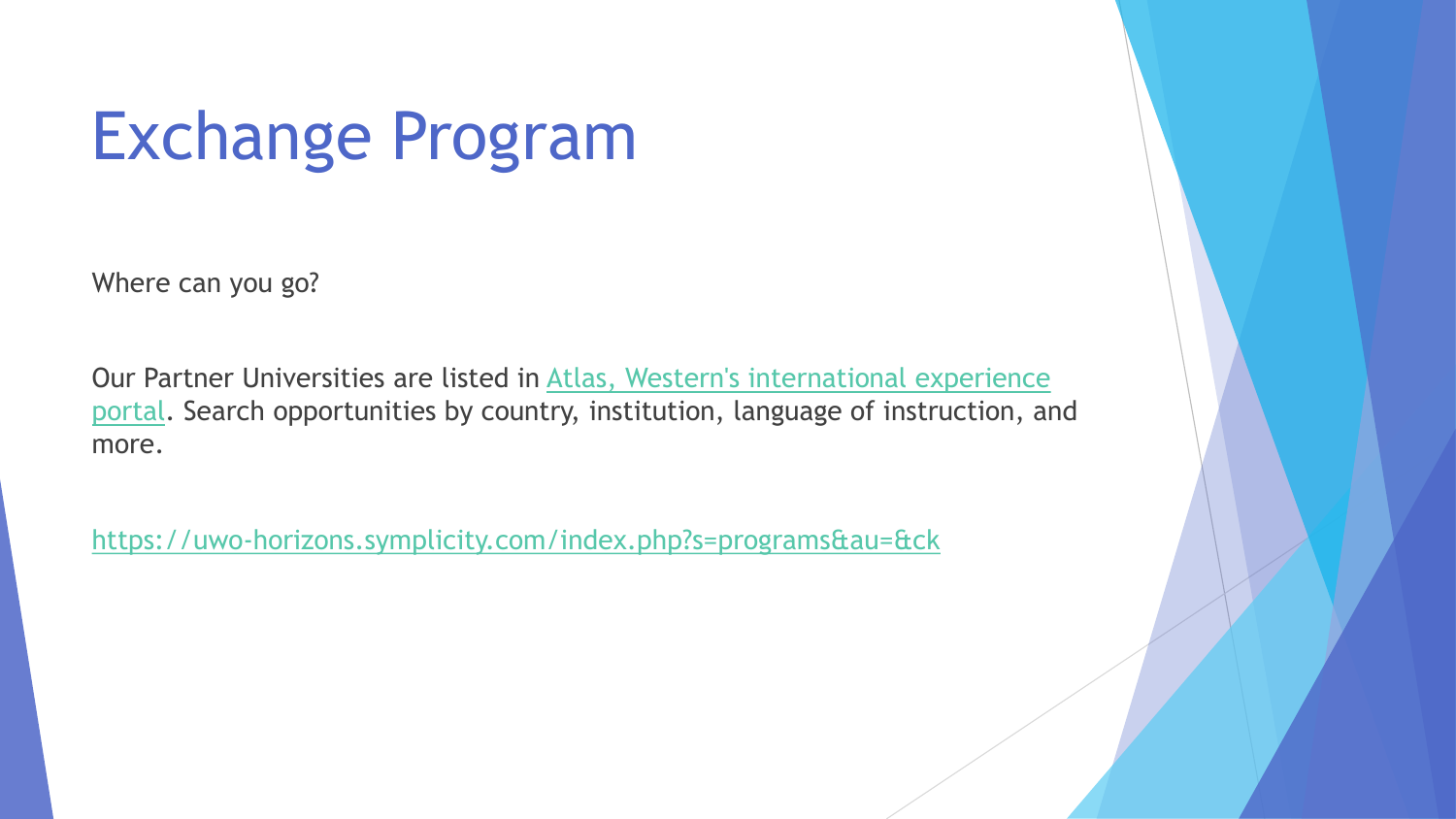# Exchange Program

#### **Important dates:**

**October – November:** attend info session, research destinations and institutions, and prepare application

**December 1st 2016:** deadline for St. Andrews, OBW, ORA, OMG, OJS, Australia, New Zealand and the UK

**January 16th 2017:** deadline for all other exchange programs, including Killam

**January:** interviews (when required)

**Late February/March:** Offers made for exchange

**March/April:** attend Pre-Departure sessions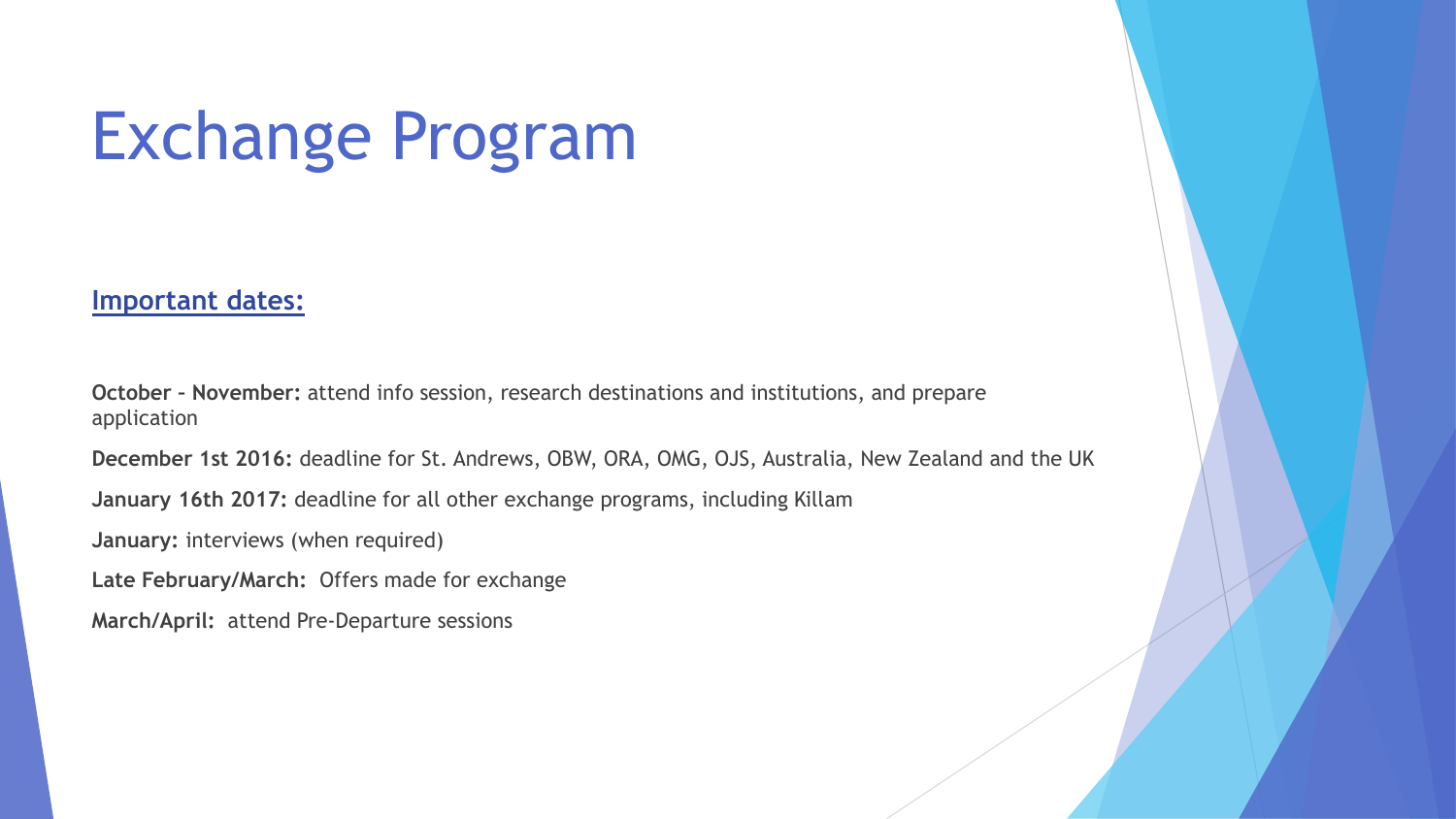### Study Abroad Criteria:

- **Must be studying at an accredited university**
- Course approval is subject to your home Faculty/Department
- A signed Letter of Permission form must be submitted to your academic counsellor at least one month prior to classes commencing
- Western has Study Abroad partnerships with key Universities in Spain. These partnerships can be found on Atlas, and guidance and support for these programs is provided by the International Learning team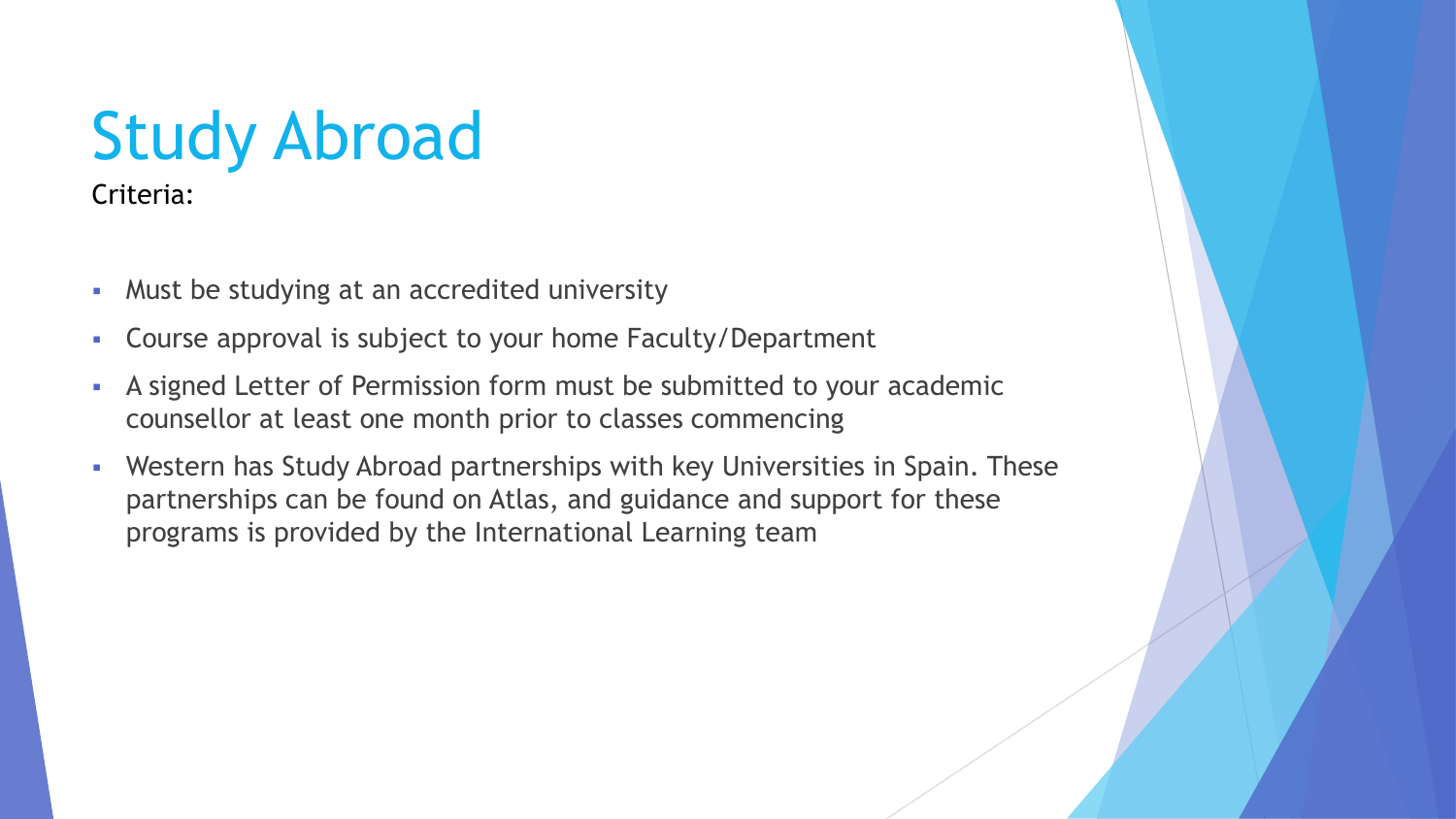# Study Abroad

### Western Study Abroad programs:

**Spain** (apply to Western, pay fees to host)

- Universitat Autonama de Barcelona (UAB), Barcelona
- Universidad Pablo de Olavide (UPO), Seville
- Universidad de Salamanca, Salmanca

### **Study Abroad Options Affiliated with Western** (apply and pay directly to the institution)

- United Kingdom: Bader International Study Centre
- **ISPARENT IS ISSUE 15 ISSUE 15 ISSUE 15 ISSUE 15 ISSUE 15 ISSUE 15 ISSUE 15 ISSUE 15 ISSUE 15 ISSUE 15 ISSUE 15 ISSUE 15 ISSUE 15 ISSUE 15 ISSUE 15 ISSUE 15 ISSUE 15 ISSUE 15 ISSUE 15 ISSUE 15 ISSUE 15 ISSUE 15 ISSUE 15 IS**

**Students who choose to Study Abroad may apply to any university in the world**, unlike exchange students.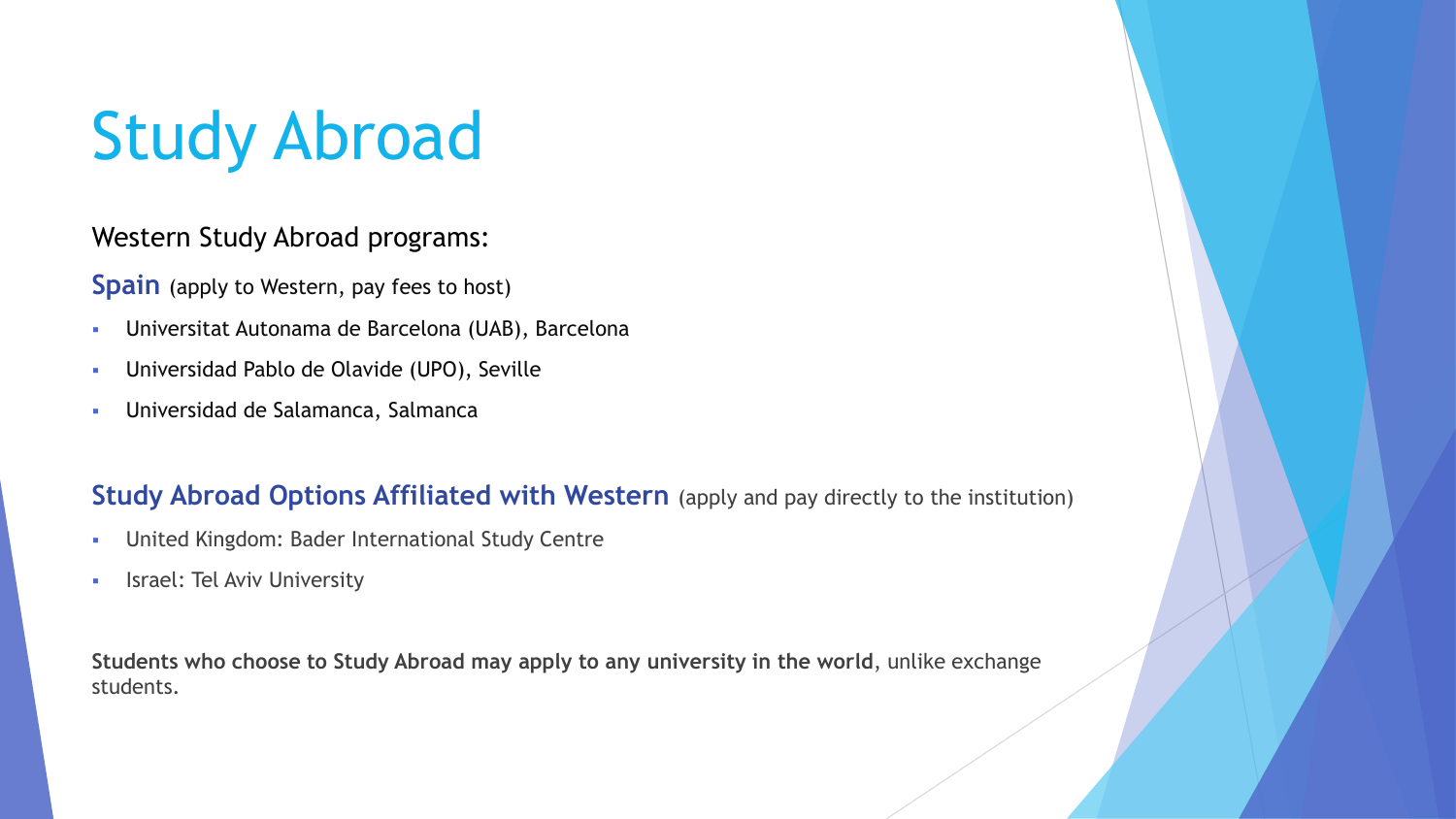## Scholarships & Funding

- Western Awards
- **External Awards**
- **-** Region-Specific External Awards

Please visit [http://www.uwo.ca/international/learning/go\\_abroad/funding.html](http://www.uwo.ca/international/learning/go_abroad/funding.html) for detailed information on these awards.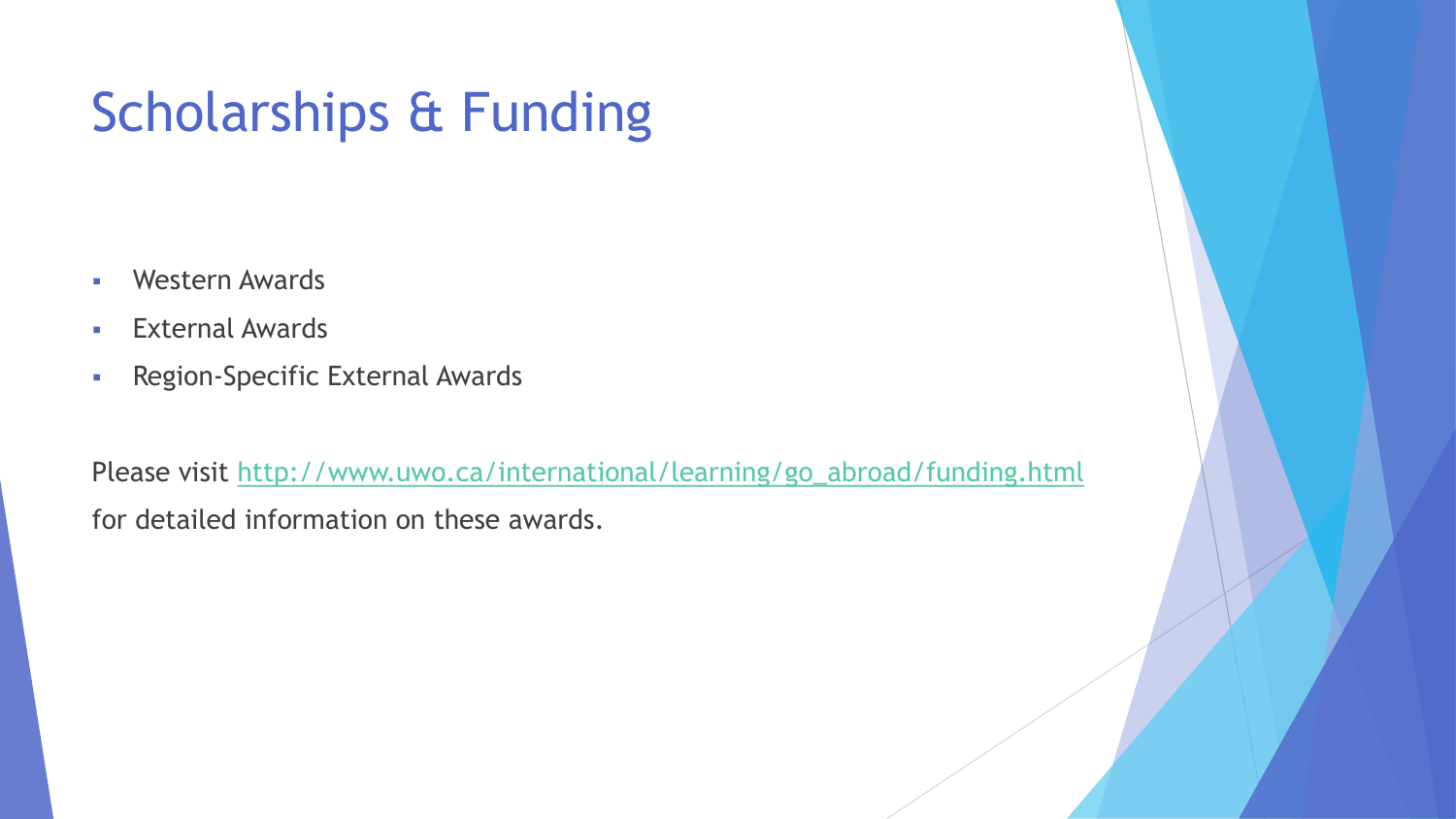## International Study as a SASAH student

- International study isn't a requirement of the SASAH program, but students are encouraged to undertake some sort of international study during their time at Western.
- Most SASAH students travel abroad during Year Three. Students are welcome to do either one term or both terms abroad.
- If you are contemplating doing your third year abroad, please speak to Joel about the courses you want to take at your host university.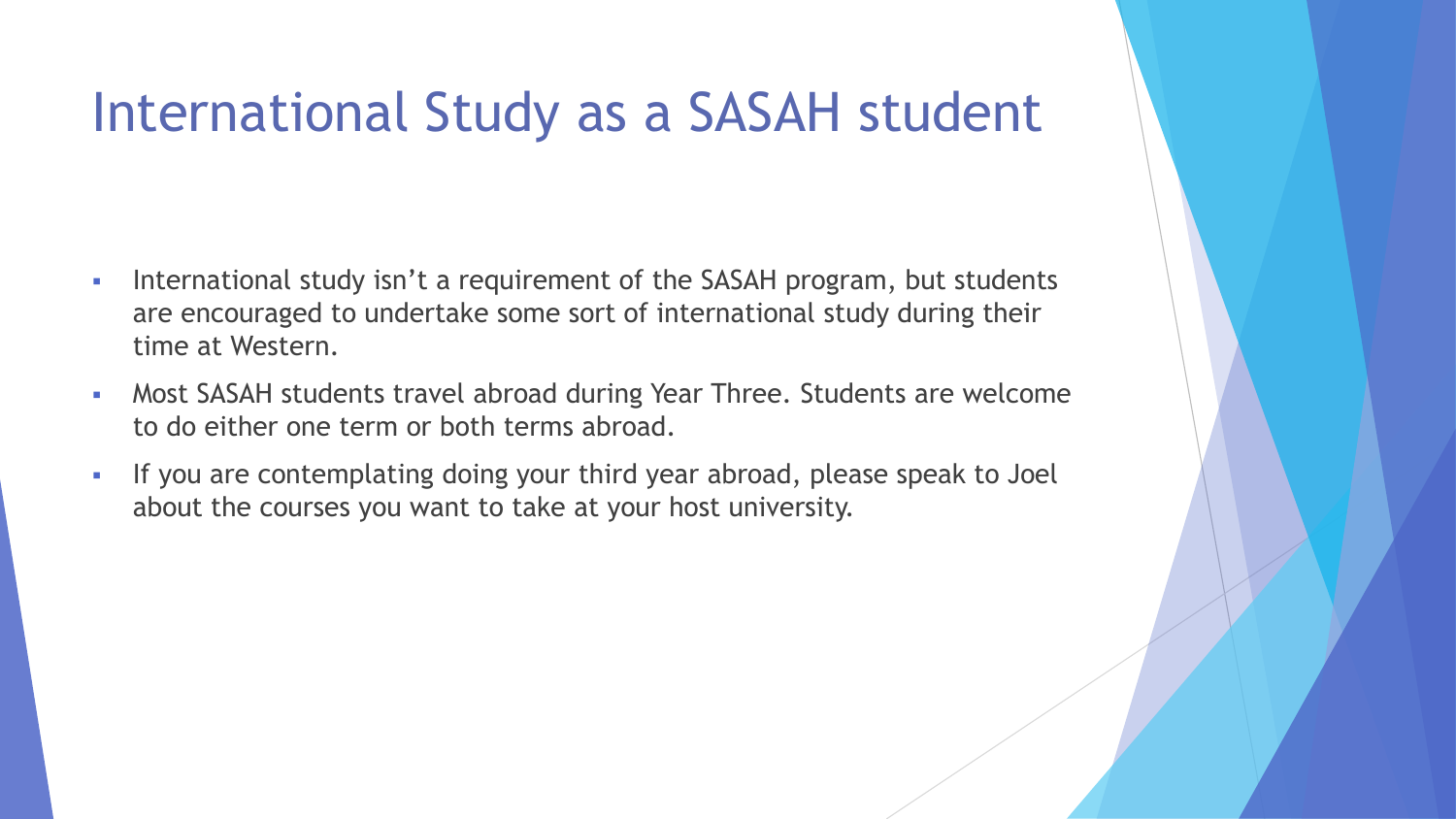## International Study as a SASAH student

Guidelines for SASAH year Three course equivalents abroad:

- **They should be upper-level (Year Three or Four) courses.**
- If you find an interesting Year Two course on a topic you'd never find at Western, that works.
- Find courses that speak to your research interests.
- Year One course equivalencies will not be approved.